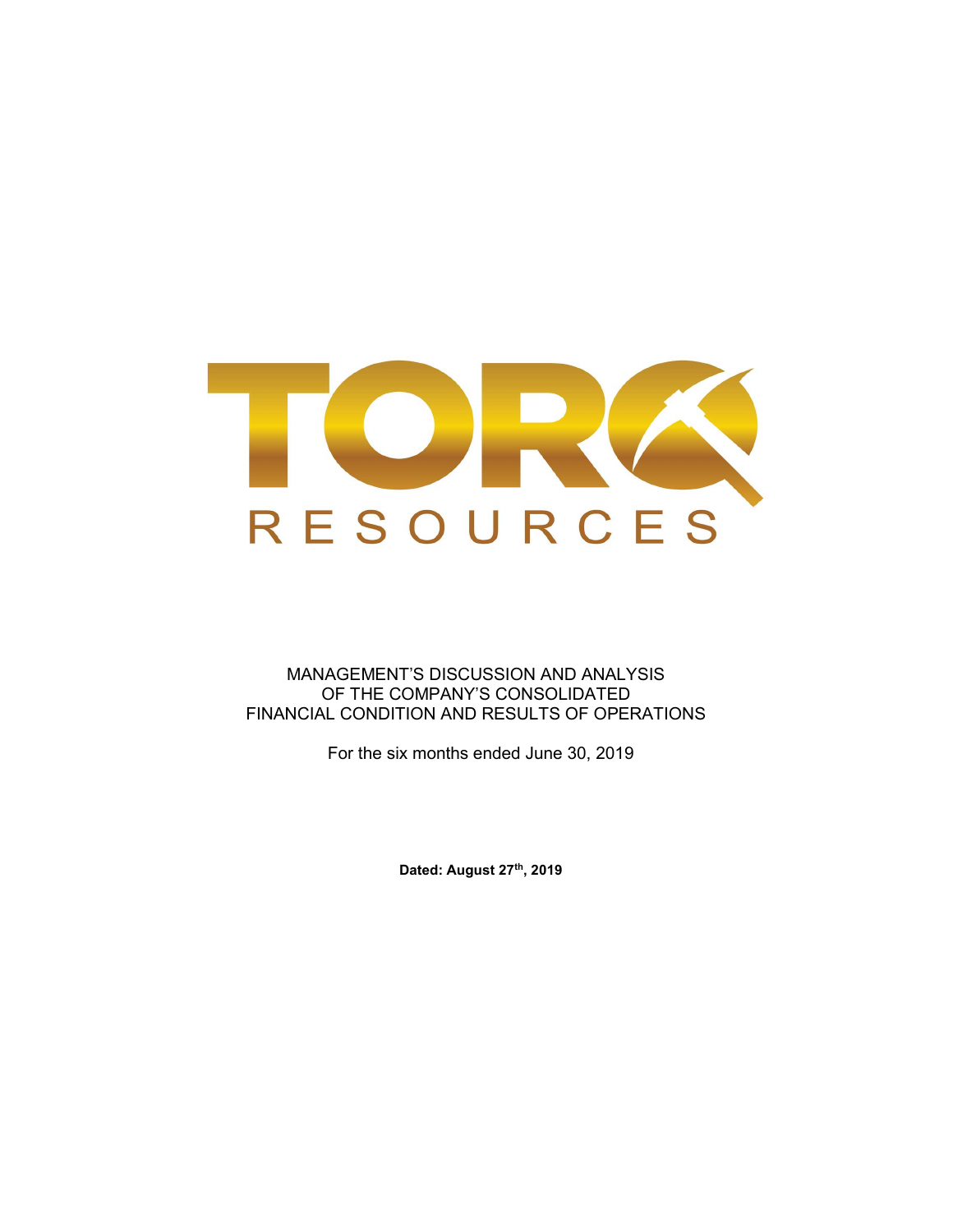Management's Discussion and Analysis of the Financial Condition and Results of Operations for the Six Months Ended June 30, 2019 Expressed in Canadian Dollars

## 1.1. Date and presentation

This Management Discussion and Analysis ("MD&A") of Torq Resources Inc. has been prepared by management to assist the reader to assess material changes in the interim financial condition and results of operations of the Company as at June 30, 2019 and for the six months then ended. This MD&A should be read in conjunction with the condensed consolidated interim financial statements of the Company and related notes thereto as at and for the three and six months ended June 30, 2019 and 2018. The condensed consolidated interim financial statements have been prepared in accordance with International Accounting Standard ("IAS") 34, "Interim Financial Reporting" using accounting policies consistent with International Financial Reporting Standards ("IFRS" or "GAAP") as issued by the International Accounting Standards Board ("IASB") and Interpretations issued by the International Financial Reporting Interpretations Committee ("IFRIC"). The accounting policies followed in these condensed consolidated interim financial statements are the same as those applied in the Company's most recent audited annual consolidated financial statements for the year ended December 31, 2018, except as outlined in note 2 of the June 30, 2019 condensed consolidated interim financial statements. All financial information has been prepared in accordance with IFRS and all dollar amounts presented are Canadian dollars unless otherwise stated.

The effective date of this MD&A is August 27, 2019.

## 1.1.2 Forward-looking statements and risk factors

This MD&A may contain "forward-looking statements" which reflect the Company's current expectations regarding the future results of operations, performance and achievements of the Company, including but not limited to statements with respect to the Company's plans or future financial or operating performance, the estimation of mineral reserves and resources, conclusions of economic assessments of projects, the timing and amount of estimated future production, costs of future production, future capital expenditures, costs and timing of the development of deposits, success of exploration activities, permitting time lines, requirements for additional capital, sources and timing of additional financing, realization of unused tax benefits and future outcome of legal and tax matters.

The Company has tried, wherever possible, to identify these forward-looking statements by, among other things, using words such as "anticipate," "believe," "estimate," "expect", "budget", or variations of such words and phrases or state that certain actions, events or results "may", "could", "would", "might" or "will be taken", "occur" or "be achieved".

The statements reflect the current beliefs of the management of the Company, and are based on currently available information. Accordingly, these statements are subject to known and unknown risks, uncertainties and other factors, which could cause the actual results, performance, or achievements of the Company to differ materially from those expressed in, or implied by, these statements. These uncertainties are factors that include but are not limited to risks related to international operations; risks related to general economic conditions and credit availability; actual results of current exploration activities, unanticipated reclamation expenses; fluctuations in prices of base and precious metals; fluctuations in foreign currency exchange rates, increases in market prices of mining consumables; accidents, labour disputes, title disputes, claims and limitations on insurance coverage and other risks of the mining industry; delays in obtaining governmental approvals or financing or in the completion of development or construction activities, changes in national and local government regulation of mining operations, tax rules and regulations, and political and economic developments in countries in which the Company operates, as well as other factors. Additional information relating to the Company and its operations is available on SEDAR at www.sedar.com and on the Company's web site at www.torqresources.com.

The Company's management reviews periodically information reflected in forward-looking statements. The Company has and continues to disclose in its Management's Discussion and Analysis and other publicly filed documents, changes to material factors or assumptions underlying the forward-looking statements and to the validity of the statements themselves, in the period the changes occur.

Historical results of operations and trends that may be inferred from the following discussions and analysis may not necessarily indicate future results from operations.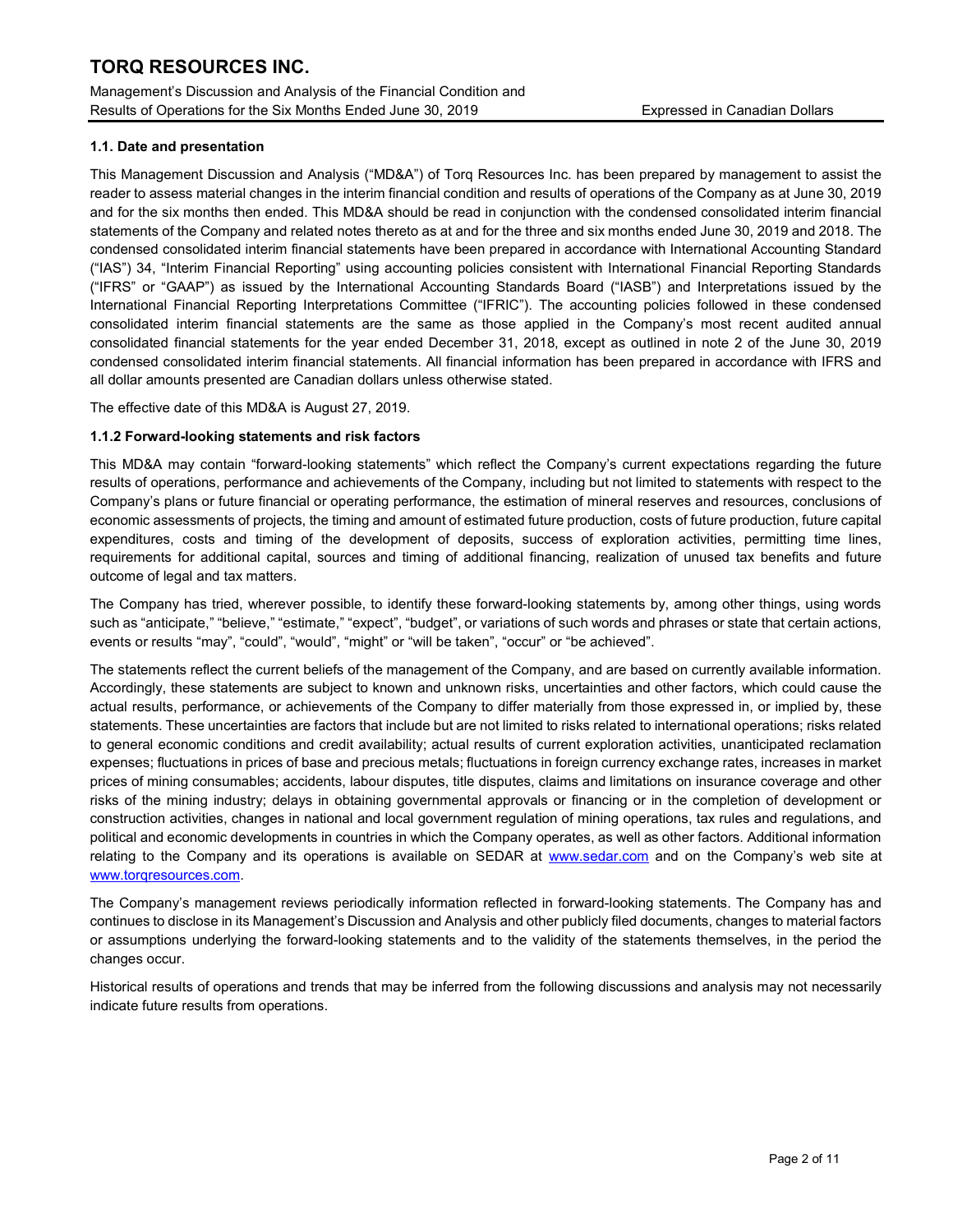Management's Discussion and Analysis of the Financial Condition and Results of Operations for the Six Months Ended June 30, 2019 Expressed in Canadian Dollars

## 1.2 Overall performance

## 1.2.1 Description of business

Torq is a junior exploration company focused on the acquisition, exploration and development of mineral resource properties. The Company is incorporated under the Business Corporations Act (British Columbia) and is a reporting issuer in British Columbia, Alberta and Ontario. The Company is listed on the TSX Venture Exchange (the "Exchange") as a Tier 2 mining issuer, and its shares trade under the symbol TORQ.V. On September 18, 2017, the Company commenced trading on the OTCQX under the US symbol TRBMF.

As at the date of this MD&A, the corporate organizational structure of Torq is as follows:

| <b>Subsidiary</b>                | Place of      | Beneficial |
|----------------------------------|---------------|------------|
|                                  | incorporation | Interest   |
| Stratton Resources (Canada) Ltd. | BC, Canada    | 100%       |
| Torq Resources Holdings Inc.     | BC. Canada    | 100%       |
| Torg USA Inc.                    | Nevada, USA   | 100%       |

The Company entered a share transfer agreement on July 30, 2019 which completed the sale of its shares in Gecon and as such Gecon is no longer a subsidiary of the Company.

During the six months ended June 30, 2019 the Company elected to abandon its remaining mineral property interest, the Speedway Gold Project, after dropping its other mineral property interests in Q4 2018, as they did not meet the Company's criteria for further exploration. The Company no longer holds an interest in a Tier 2 Property ("Qualifying Property"), as defined by the rules of the Exchange, while it continues to actively pursue other mineral property opportunities.

Having made the decision to drop its previously held mineral projects, the Company had, as of March 31, 2019, completed all obligations related to keeping those projects in good standing. Having wound down all other exploration and evaluation activities, the Company's focus during Q2 2019 fully shifted toward project investigation activities and its goal of identifying and acquiring undervalued advanced stage exploration projects in order to maximize shareholder value. Several opportunities are currently under review and the Company believes that with \$11.4 million in cash on hand, limited on-going obligations, and a highly experienced management and technical team, it is in a good position to move forward upon finding the right mineral property opportunity.

## Other Corporate Matters

Effective April 1, 2019, Mr. Peter Rees resigned as Chief Financial Officer to pursue a new opportunity, upon which the Company appointed Ms. Stacy Rowa as Chief Financial Officer. Ms. Rowa is a Canadian CPA, CA who has worked with Canadian and US publicly listed resource companies for the past 10 years, including serving as the Company's Corporate Controller since 2016.

## 1.2.2 Project investigation costs

The Company is continually reviewing and evaluating new projects globally on its path to establishing a tier-one mineral portfolio. The table below shows the nature of the project investigation costs incurred during the three and six months ended June 30, 2019 and 2018 and includes all costs and project investigation activities within Bulgaria, the United States, Canada, Europe, Mexico and South America.

|                                             | Three months ended June 30, |           | Six months ended June 30, |            |
|---------------------------------------------|-----------------------------|-----------|---------------------------|------------|
|                                             | 2019                        | 2018      | 2019                      | 2018       |
| Assays                                      | \$<br>$\blacksquare$        | 797<br>S  | 1.564<br>S                | 2,745<br>S |
| Equipment, vehicles rent and field supplies | 847                         | 4.310     | 6.710                     | 4,456      |
| Geological consulting, salaries and wages   | 143,553                     | 78.565    | 237,121                   | 172,691    |
| Project support costs                       | 5.995                       | 9.248     | 12.566                    | 14,600     |
| Share-based compensation                    | $\overline{\phantom{0}}$    | 65.400    | 16.158                    | 179,333    |
| Travel, meals, accommodation                | 53.535                      | 11.687    | 59.477                    | 33,363     |
|                                             | \$203.930                   | \$170.008 | \$333,596                 | 407.188    |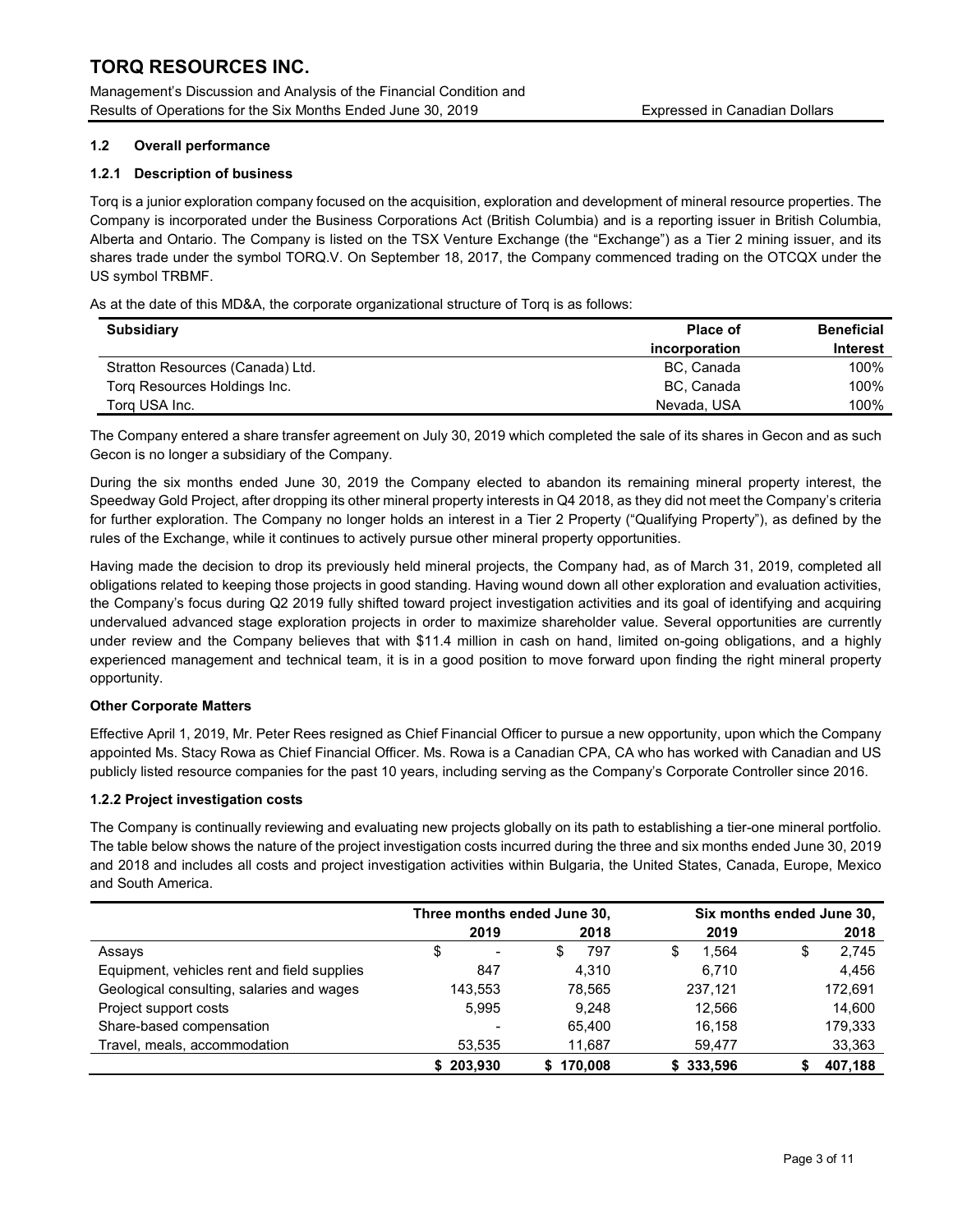Management's Discussion and Analysis of the Financial Condition and Results of Operations for the Six Months Ended June 30, 2019 Expressed in Canadian Dollars

## 1.2.3 Mineral property interests

## Utah USA Exploration Projects

## Speedway

Effective March 15, 2018, the Company acquired the Speedway gold project through a mineral lease agreement with Geological Services Inc. The Speedway property, which is located in northwestern Utah, USA approximately 7 km from the Nevada state border, and about 50 km from Newmont's Long Canyon mine, consists of approximately 1,080 hectares of prospective terrain which hosts a large gold-in-bedrock anomaly.

Under the terms of the Speedway Agreement (the "Lease Agreement"), the Company paid US\$25,000 upon signing and would have been required to pay steadily escalating annual lease payments as well as the underlying claim fees. The Lease Agreement had no required work commitment and could be terminated at any time or bought-out at any time for US\$1,000,000 subject to a buyable 2% royalty to the underlying owner.

On January 24, 2019 the Company provided notice to Geological Services Inc. terminating the Speedway Agreement and as a result, recorded an impairment of \$84,134 against the value of the mineral properties as at December 31, 2018. During Q1 2019 the Company incurred nominal costs to ensure that the properties were left in good standing and that the Company had no further obligations related to this property.

## West Mercur

On May 8, 2018, the Company entered a share exchange agreement with RVX and its three principal shareholders (the "Mercur Agreement") to acquire a 100% interest in RVX and the West Mercur gold project. The project consists of approximately 4,000 hectares of mineral rights in western Utah, USA and is located about 60 km southwest of Salt Lake City, 5 km west of the historic Mercur gold mine, and 20 km southwest from Bingham Canyon - one of the top producing copper and gold mines in the world.

Under the terms of the Mercur Agreement, to acquire RVX, the Company could pay US\$2.4 million in a combination of cash and common shares to RVX's shareholders, at any time within a two-year period. Prior to the date of execution, the Company had advanced a total of \$398,074 of interim funding that was used to cover a shortfall in RVX's working capital.

On October 1, 2018, the Company provided notice to RVX that it would be terminating the Mercur Agreement effective November 30, 2018. As a result, the Company recorded an impairment loss of \$490,575 against the value of the mineral properties as at September 30, 2018 and deconsolidated RVX as of November 30, 2018. At the time of deconsolidation, the full amount that had been advanced to RVX under the Mercur Agreement of \$806,119 was recognized as a loan in accordance with the terms of the Mercur Agreement and recorded at its fair value of \$nil as at November 30, 2018, as it is not expected to be recoverable. There has been no change during the six months ended June 30, 2019 and the RVX loan fair value remains at \$nil.

## Newfoundland projects

On October 28, 2016, the Company entered into an option agreement with Wildwood Exploration Inc. to acquire the rights to approximately 119,000 hectares in Newfoundland, Canada (the " Wildwood Option"). Effective October 19, 2018, the Company terminated the Wildwood Option due to insufficient exploration results to warrant further activities and elected not to proceed with further exploration at its mineral properties in Newfoundland. As of December 31, 2018, the Company had written off acquisition costs totalling \$584,344 that had been previously capitalized in relation to these mineral properties.

During Q1 2019 the Company completed all further activities to keep the properties in good standing as required under the Wildwood Option. During the period the Company worked towards securing a Government of Newfoundland and Labrador grant in relation to the work that was completed during 2018 and as a result received an amount of \$20,308.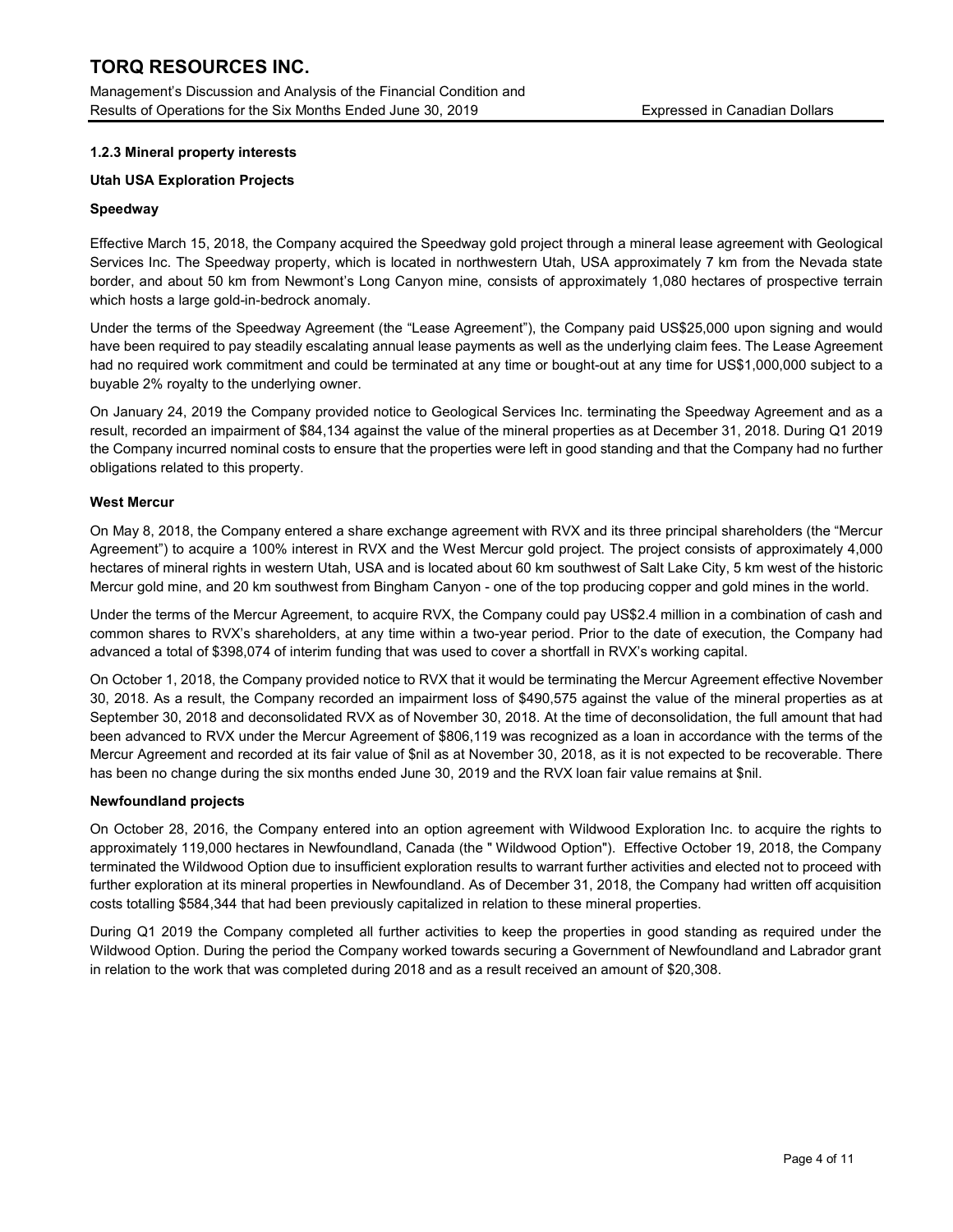Management's Discussion and Analysis of the Financial Condition and Results of Operations for the Six Months Ended June 30, 2019 **Expressed in Canadian Dollars** 

## 1.2.3 Mineral property interests (continued)

## Summary of Project Costs

During the six months ended June 30, 2019, the Company did not incur any mineral property acquisition costs. During the year ended December 31, 2018 an impairment loss of \$1,159,083 was recorded against its mineral properties and as such the Company no longer has any costs related to mineral property interests on its statement of financial position as at June 30, 2019.

|                                                   | <b>Newfoundland</b> | Utah       | Total         |
|---------------------------------------------------|---------------------|------------|---------------|
| <b>Acquisition costs</b>                          |                     |            |               |
| Balance as at December 31, 2017                   | 534.344<br>S.       | S          | 534.344<br>S. |
| Direct acquisition costs                          | 50.000              | 558.830    | 608,830       |
| Other acquisition costs                           |                     | 16.164     | 16.164        |
| Impairment of mineral properties                  | (584,344)           | (574, 739) | (1, 159, 083) |
| Currency translation adjustment                   |                     | (255)      | (255)         |
| Balance as at December 31, 2018 and June 30, 2019 | -                   | ۰          |               |

The Company recorded an exploration and evaluation cost recovery of \$4,914 for the six months ended June 30, 2019 as outlined below. As discussed in section 1.2.3, the Company has abandoned its portfolio of mineral properties and ceased work on these properties as of March 31, 2019. There was some work completed during Q1 2019 to keep the properties in good standing, the costs of which were entirely offset by a grant awarded to the Company by the Government of Newfoundland and Labrador during the period. No further costs were incurred during Q2 2019.

|                                                            | <b>Newfoundland</b> | Utah                     | Total          |
|------------------------------------------------------------|---------------------|--------------------------|----------------|
| Aircraft and travel                                        | 1.164<br>S          | \$                       | 1,164          |
| Assays                                                     | 5,009               |                          | 5,009          |
| Project support cost                                       | 4.312               | $\overline{\phantom{0}}$ | 4,312          |
| Wages and consultants                                      | 4.581               | 328                      | 4,909          |
| Total exploration and evaluation cost for period           | 15.066              | 328                      | 15.394         |
| Government grant received                                  | (20,308)            |                          | (20, 308)      |
| Net (recovery) cost for the six months ended June 30, 2019 | (5,242)<br>\$       | 328<br>\$                | (4, 914)<br>S. |

## 1.3 Selected annual information

The following represents selected information of the Company for the three most recently completed financial years:

|                                       | 2018              | 2017              | 2016              |
|---------------------------------------|-------------------|-------------------|-------------------|
|                                       |                   | (Restated)        | (Restated)        |
| Loss for the year                     | \$<br>(4,873,557) | (4,439,520)<br>\$ | (1,049,551)<br>\$ |
| Total comprehensive loss for the year | (4,873,033)       | (4,442,809)       | (1,050,575)       |
| Basic and diluted loss per share      | (0.06)            | (0.06)            | (0.02)            |
| Working capital                       | 12,440,541        | 15,654,448        | 5,553,663         |
| Total assets                          | 12,669,876        | 16,390,511        | 6,403,516         |
| Total long-term liabilities           | 68.210            | 151.049           | 218,472           |
| Shareholders' equity                  | (12,372,331)      | (16,037,743)      | (5,551,371)       |
| Cash dividends per share              |                   |                   |                   |

The Company generated no revenues from operations during the fiscal years ended December 31, 2018, 2017 and 2016, other than interest income of \$280,861, \$146,577 and \$10,872 respectively.

Due to a voluntary change in accounting policy, as disclosed in note 4 of the Company's audited consolidated annual financial statements for the year ended December 31, 2018, the Company has restated certain 2017 and 2016 amounts for comparative purposes.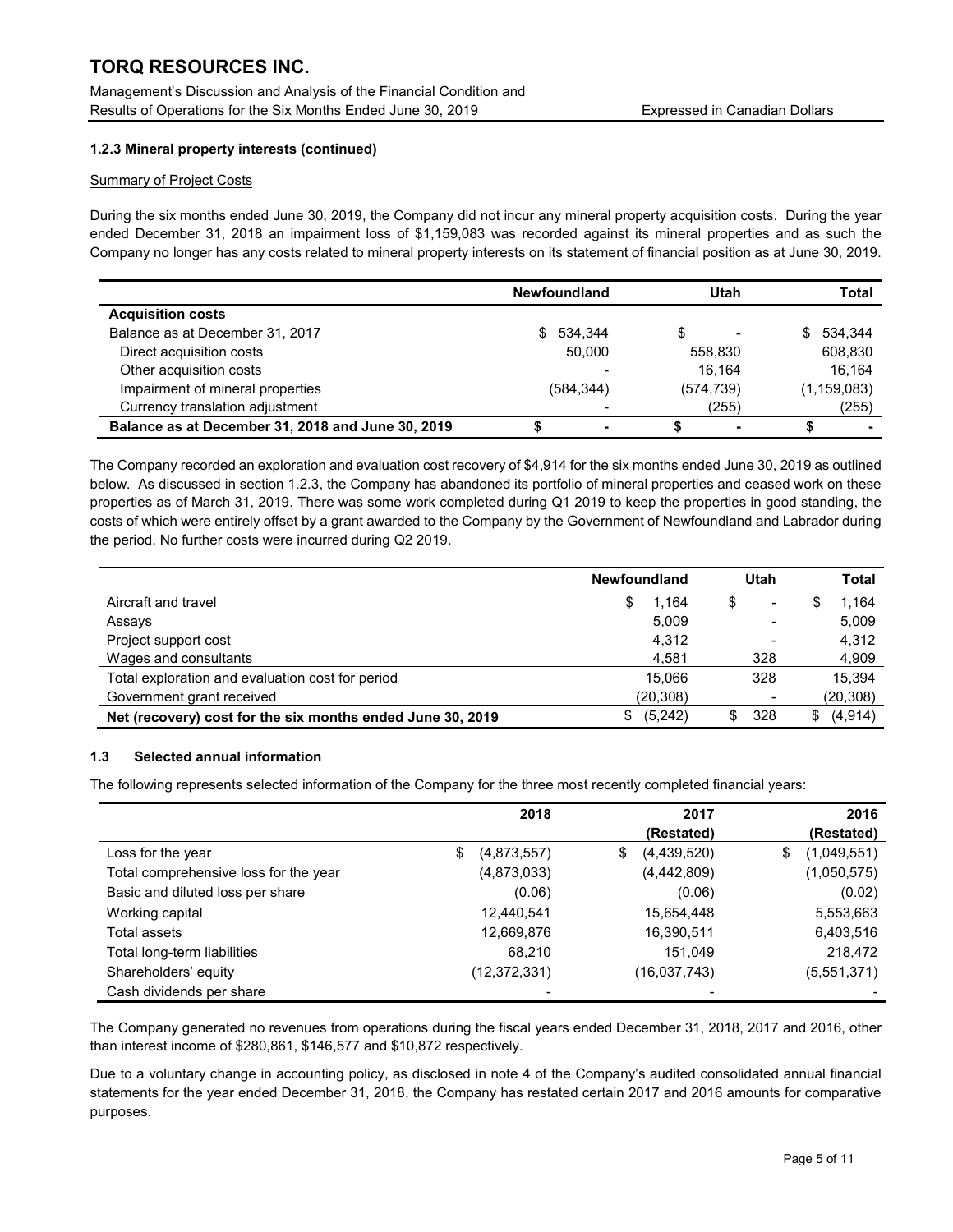Management's Discussion and Analysis of the Financial Condition and Results of Operations for the Six Months Ended June 30, 2019 Expressed in Canadian Dollars

## 1.4 Results of operations

## Three months ended June 30, 2019 and 2018 (Q2 2019 vs Q2 2018)

Loss for the three months ended June 30, 2019 was \$510,299 or \$0.01 loss per share compared to a loss of \$1,123,261 or \$0.01 loss per share for the three months ended June 30, 2018.

Significant variances are discussed as follows:

- For the three months ended June 30, 2019, the Company incurred no exploration and evaluation costs after making the decision to abandon the Company's final mineral property interest and completing all required work to keep the Newfoundland and Speedway claims in good standing in Q1 2019. Comparatively, exploration and evaluation costs of \$455,369 were incurred for Q2 2018 when exploration work was ongoing in Newfoundland and Utah.
- For the three months ended June 30, 2019, the Company recorded \$244,304 in fees, salaries and other employee benefits which included share-based compensation expense of \$52,767. Fees, salaries and other employee benefits recorded for Q2 2018 was \$356,416 which included share-based compensation expense of \$208,488. The decrease in share-based compensation in Q2 2019 was partially offset by an increase in fees and salaries as the Company started paying directors fees and added two additional executives to its team in Q3 2018.
- Investor relations and marketing costs in Q2 2019 were \$26,019 as compared to \$101,853 for Q2 2018. Marketing efforts in the current period have been scaled back while the Company focuses on project investigation, while in Q2 2018 the Company's marketing activities were increasing after the acquisition of the Speedway project.
- Total project investigation costs for the three months ended June 30, 2019 were \$203,930, which included \$nil of sharebased compensation, compared to \$170,008, which included \$65,400 of share-based compensation, in the comparative period. Actual expenditures were higher in the current quarter as project investigation is currently the Company's main focus.
- During the three months ended June 30, 2019 the Company realized a gain of \$67,005 on the settlement of the Gecon financial liability as well as a fair value loss of \$190 while in Q2 2018, the Company recognized a loss of \$2,583 on the fair valuation of the liability.

## Six months ended June 30, 2019 and 2018 (YTD 2019 vs YTD 2018)

Loss for the six months ended June 30, 2019 was \$987,958 or \$0.01 loss per share compared to a loss of \$1,986,175 or \$0.03 loss per share for the six months ended June 30, 2018.

Significant variances for the comparable six-month periods are generally driven by the same factors discussed above for the three-month periods. Specifically, minimal exploration and evaluation costs have been incurred in 2019 due to the abandonment of the Company's mineral properties. Further to this, share-based compensation expense was higher in 2018 than in 2019 due to the timing of option grants.

## Subsequent events

See Gecon discussion under Section 1.13.

## Plans for 2019

The Company continues to evaluate numerous top tier mineral prospects for acquisition and maintains strict and accretive geological requirements in its search for new properties. As described above, the Company only recently made the decision, due to the limitation in scale and prospectivity of the projects, to discontinue further exploration activities on the properties that were under evaluation during 2018. The Company has redirected its resources entirely to the identification and acquisition of projects that the Company believes will deliver the highest shareholder value in the context of the current opportunistic market, with a view to pursue high impact opportunities globally.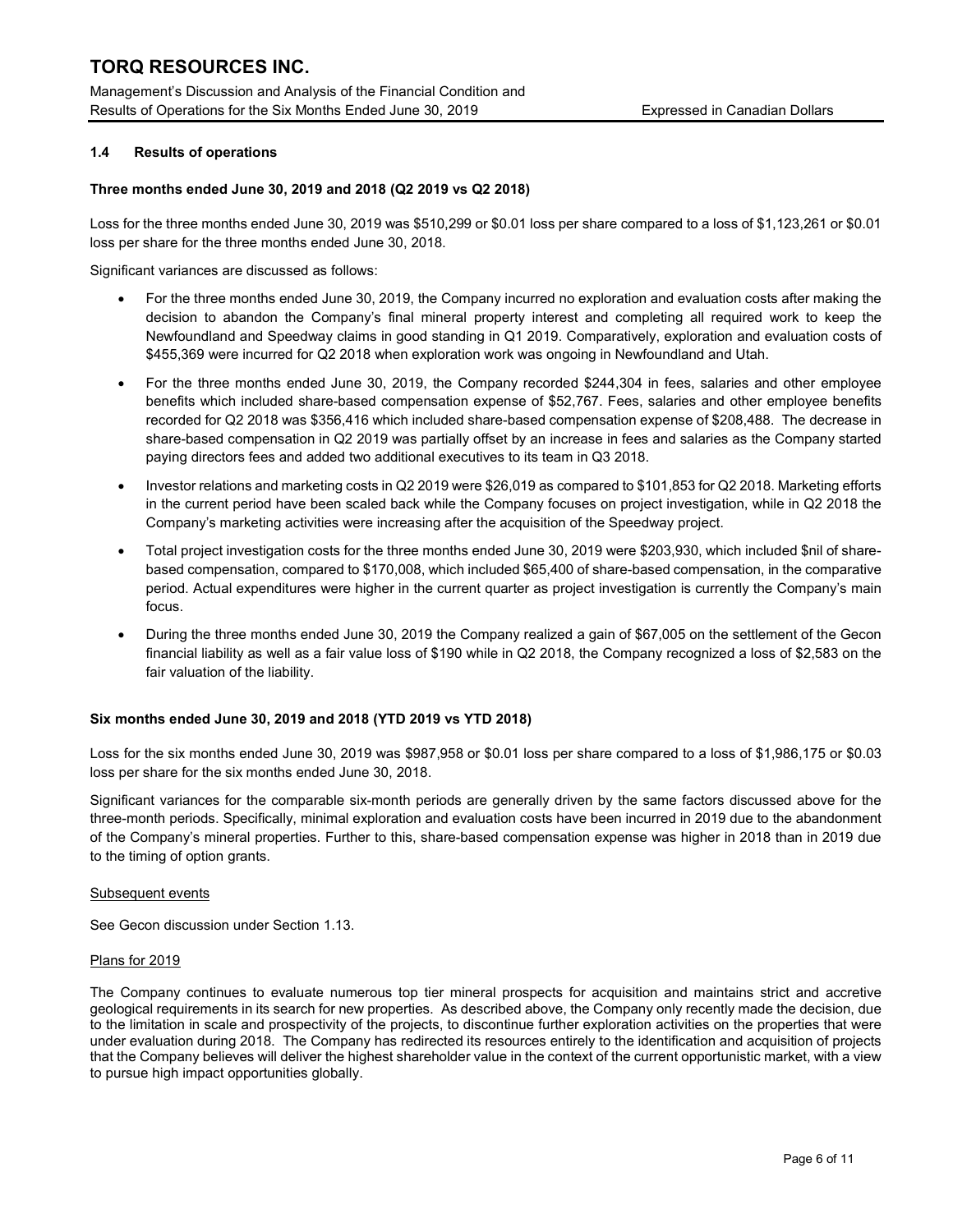Management's Discussion and Analysis of the Financial Condition and Results of Operations for the Six Months Ended June 30, 2019 Expressed in Canadian Dollars

## 1.5 Summary of quarterly results

The Company is a mineral exploration company and currently has no producing properties or operating income. The Company holds all of its cash on hand with financial institutions and earns interest on the cash balances it has available to fund its acquisition and exploration activities and administrative expenses. A summary of quarterly results is shown below:

| Quarter ended                   | Interest and<br>other income | Loss      | Total<br>Comprehensive loss | Loss per share |
|---------------------------------|------------------------------|-----------|-----------------------------|----------------|
|                                 | \$                           | \$        | \$                          | \$             |
| June 30, 2019                   | 63.201                       | 510.299   | 510.311                     | 0.01           |
| March 31, 2019                  | 64.824                       | 477,659   | 477.977                     | 0.01           |
| December 31, 2018               | 87.735                       | 562.361   | 558.820                     | 0.01           |
| September 30, 2018              | 62,834                       | 2,325,021 | 2,331,529                   | 0.03           |
| June 30, 2018                   | 70.306                       | 1,123,261 | 1,120,506                   | 0.01           |
| March 31, 2018                  | 59.986                       | 862,914   | 862,178                     | 0.01           |
| December 31, 2017 <sup>1</sup>  | 56.922                       | 1,606,957 | 1.604.358                   | 0.02           |
| September 30, 2017 <sup>1</sup> | 46.020                       | 1,803,787 | 1,803,787                   | 0.02           |

1 Certain figures have been restated for the change in accounting policy as disclosed in note 4 of the Company's audited annual financial statements for the year ended December 31, 2018.

The summary of quarterly results for the last eight quarters does not reflect any particular trend in the net loss and comprehensive loss for each period which has ranged from \$477,659, in Q1 2019, to \$2,325,021 in Q3 2018. The variation in the net loss from period to period is related to the timing of various events such as: the initial option grant to employees and consultants in Q3 2017; the execution of its Newfoundland exploration programs in Q3 and Q4 2017; the acquisition of the Speedway gold project and the West Mercur gold project, in Q1 and Q2 2018, respectively; and the recognition of impairment losses against its Newfoundland and West Mercur mineral properties in Q3 2018 and then against its Speedway project in Q4 2018. The losses for Q1 and Q2 2019 have been relatively low which is reflective of the decreased activity levels while the Company focuses solely on project investigation.

## 1.6/1.7 Liquidity and capital resources

As at June 30, 2019, the Company had cash and cash equivalents of \$11,442,241 and working capital of \$11,487,049 compared to cash and cash equivalents of \$12,437,975 and working capital of \$12,372,331 as at December 31, 2018. The cash balance of \$11,442,241 as at June 30, 2019 is sufficient to meet the cash requirements for the Company's operating expenses as well as continue with its project investigation activities. The Company does not foresee the requirement to raise additional capital in the next twelve months but may do so if the Company's operations materially change.

## Common share issuances

On February 27, 2017, the Company closed a private placement for gross proceeds of \$13,195,000 (the "February 2017 Placement") pursuant to which the Company issued an aggregate of 20,300,000 common shares at a price of \$0.65 per common share. Share issue costs related to the February 2017 Private Placement, which included commissions and professional and regulatory fees, totalled \$447,036.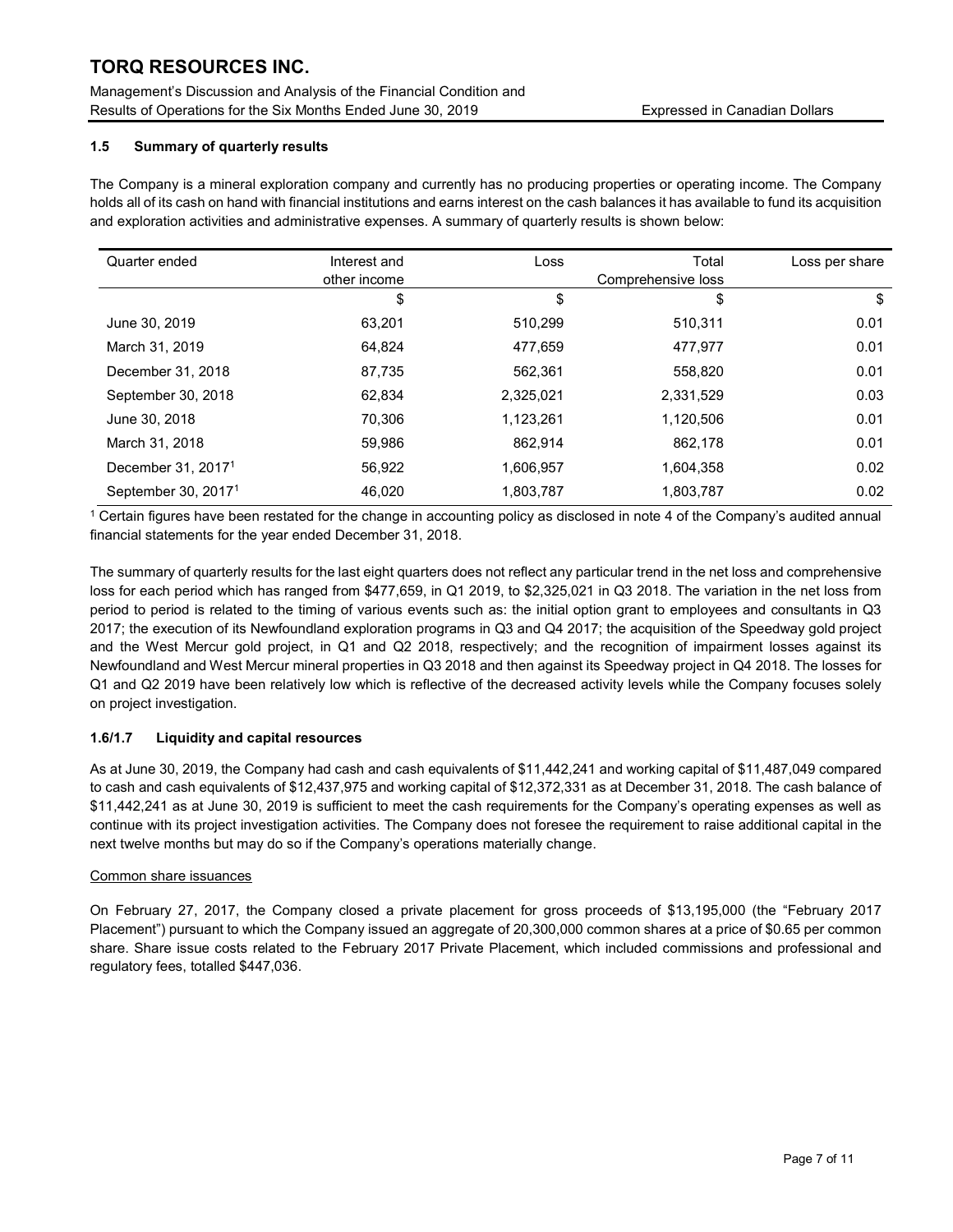Management's Discussion and Analysis of the Financial Condition and Results of Operations for the Six Months Ended June 30, 2019 **Expressed in Canadian Dollars** 

## 1.6/1.7 Liquidity and capital resources (continued)

| Intended Use of Proceeds of<br><b>February 2017 Private Placement</b>                                                                      |              | <b>Actual Use of Proceeds to</b><br>June 30, 2019                                                                                                                                                                                                                               |                 | (Over)/under<br>expenditure |  |
|--------------------------------------------------------------------------------------------------------------------------------------------|--------------|---------------------------------------------------------------------------------------------------------------------------------------------------------------------------------------------------------------------------------------------------------------------------------|-----------------|-----------------------------|--|
| <b>Offering Expenses</b>                                                                                                                   | \$447.036    | <b>Offering Expenses</b><br>\$<br>447.036                                                                                                                                                                                                                                       |                 |                             |  |
| Project<br>Acquisition<br>and                                                                                                              |              | Newfoundland exploration                                                                                                                                                                                                                                                        |                 |                             |  |
| exploration                                                                                                                                | \$10,747,964 | Other project investigation and<br>acquisition costs                                                                                                                                                                                                                            | \$ 203.930      | \$10,544,034                |  |
| Administration and general<br>working capital                                                                                              | \$2,000,000  | Administration and general<br>working capital                                                                                                                                                                                                                                   | 1,101,793<br>\$ | 898,207<br>\$               |  |
| Total                                                                                                                                      | \$13,195,000 | Total                                                                                                                                                                                                                                                                           | \$1,752,759     | \$11,442,241                |  |
| Explanation of variances and the impact of variances on<br>the ability of the Company to achieve its business<br>objectives and milestones |              | The Company has used funds from the February 2017 private placement to<br>complete work required to leave its recently abandoned properties in good<br>standing, to support its project investigation efforts and to cover administration<br>and general working capital needs. |                 |                             |  |

On August 30, 2016, the Company closed a private placement for gross proceeds of \$7,000,000 (the "August 2016 Placement") pursuant to which the Company issued an aggregate of 20,000,000 common shares at a price of \$0.35 per common share. Share issue costs related to the Private Placement, which included professional and regulatory fees, totalled \$43,612.

| Intended Use of Proceeds of<br><b>August 2016 Private Placement</b>                                                                        |             | <b>Actual Use of Proceeds</b><br>to June 30, 2019                                                                                                                                                                                                              |             | (Over)/under<br><b>Expenditure</b> |
|--------------------------------------------------------------------------------------------------------------------------------------------|-------------|----------------------------------------------------------------------------------------------------------------------------------------------------------------------------------------------------------------------------------------------------------------|-------------|------------------------------------|
| <b>Offering Expenses</b>                                                                                                                   | \$43,612    | <b>Offering Expenses</b>                                                                                                                                                                                                                                       | \$43,612    |                                    |
| Acquisition<br>Project<br>and<br>exploration                                                                                               |             | Acquisition of Newfoundland<br>project and exploration                                                                                                                                                                                                         | \$2,100,320 |                                    |
|                                                                                                                                            | \$4,956,388 | Other project acquisition,<br>exploration and investigation<br>costs (including Gecon,<br>Speedway and West Mercur)                                                                                                                                            | \$2,652,058 | \$204,010                          |
| Administration and general<br>working capital                                                                                              | \$2,000,000 | Administration and general<br>working capital                                                                                                                                                                                                                  | \$2,204,010 | (\$204,010)                        |
| Total                                                                                                                                      | \$7,000,000 | Total                                                                                                                                                                                                                                                          | \$7,000,000 | \$-                                |
| Explanation of variances and the impact of variances on<br>the ability of the Company to achieve its business<br>objectives and milestones |             | The Company has fully expended the funds raised through the placement.<br>Funds used for other project costs include mineral property acquisition,<br>exploration and investigation costs related to Speedway, West Mercur and<br>project investigation costs. |             |                                    |

## 1.8 Off-balance sheet arrangements

The Company has not engaged in any off-balance-sheet arrangements such as obligations under guarantee contracts, a retained or contingent interest in assets transferred to an unconsolidated entity, any obligation under derivative instruments or any obligation under a material variable interest in an unconsolidated entity that provides financing, liquidity, market risk or credit risk support to the Company or engages in leasing, hedging or research and development services with the Company.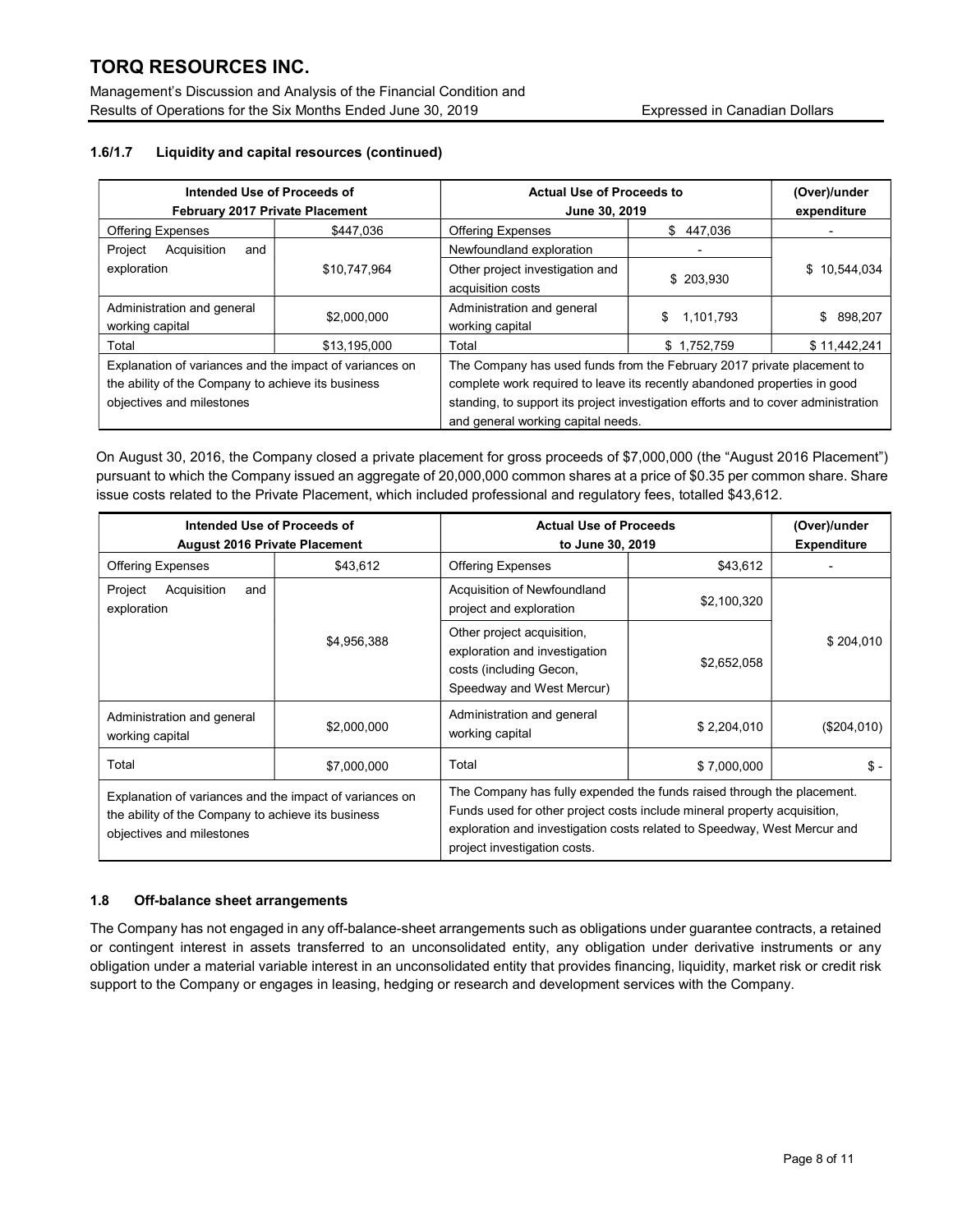Management's Discussion and Analysis of the Financial Condition and Results of Operations for the Six Months Ended June 30, 2019 **Expressed in Canadian Dollars** 

## 1.9 Related party transactions

All transactions with related parties have occurred in the normal course of operations. All amounts payable and receivable are unsecured, non-interest bearing and have no specific terms of settlement, unless otherwise noted.

|                                                           |              | Three months ended June 30, |               | Six months ended June 30, |
|-----------------------------------------------------------|--------------|-----------------------------|---------------|---------------------------|
|                                                           | 2019         | 2018                        | 2019          | 2018                      |
| Universal Mineral Services Ltd. 1                         |              |                             |               |                           |
| Included in the statement of loss and comprehensive loss: |              |                             |               |                           |
| Exploration and evaluation costs                          |              |                             |               |                           |
| Newfoundland                                              | \$           | \$<br>17,516                | \$<br>4.581   | 42,188<br>\$.             |
| Utah                                                      |              | 92,114                      | 328           | 92,252                    |
| Fees, salaries and other employee benefits                | 89,721       | 87,107                      | 167,088       | 141,830                   |
| Investor relations and marketing                          | 21,610       | 8,182                       | 51,472        | 8,403                     |
| Office, rent and administration                           | 67,151       | 50,647                      | 115,363       | 71,737                    |
| Project investigation costs                               | 94.811       | 14.280                      | 171.929       | 20.315                    |
| Regulatory, transfer agent and shareholder information    | 250          | 119                         | 250           | 119                       |
| Included on the statement of financial position:          |              |                             |               |                           |
| Mineral property acquisition costs                        |              |                             |               |                           |
| Utah Projects                                             |              | 915                         |               | 5,542                     |
| Other prepaid and deferred amounts                        | 2,183        | 28,528                      | 2,183         | 28,528                    |
| Total transactions for the periods                        | 275,726<br>S | 299,408<br>S                | 513,194<br>\$ | 410,914<br>S.             |

1) Universal Mineral Services Ltd., ("UMS") is a private company with certain directors and officers in common. Pursuant to an agreement dated December 30, 2015, UMS provides geological, financial and transactional advisory services as well as administrative services to the Company on an ongoing, cost recovery basis. Having these services available through UMS allows the Company to maintain a more efficient and cost-effective corporate overhead structure by hiring fewer full-time employees and engaging outside professional advisory firms less frequently.

As at June 30, 2019, the Company's accounts payable and accrued liabilities include an amount owing to UMS of \$125,829 (December 31, 2018 - \$178,941). In addition, the Company has \$150,000 on deposit with UMS, recognized within prepaid expenses and deposits, as at June 30, 2019 (December 31, 2018 - \$150,000).

## Key management compensation

In addition to the transactions disclosed above, the Company provided the following compensation to key management members, being its three executives and three directors:

|                                                | Three months ended June 30, |             | Six months ended June 30, |           |
|------------------------------------------------|-----------------------------|-------------|---------------------------|-----------|
|                                                | 2019                        | 2018        | 2019                      | 2018      |
| Short-term benefits provided to executives     | 96,148<br>\$.               | 60.000<br>S | 200.788<br>\$.            | 123,795   |
| Directors fees paid to non-executive directors | 7.794                       |             | 15.587                    |           |
| Share-based compensation                       | 31.729                      | 157.148     | 51.970                    | 393,723   |
|                                                | 135,671                     | \$217.218   | 268.345                   | \$517,518 |

## 1.10 Proposed transactions

None

## 1.11 Critical accounting estimates

This section is not required as the Company is a Venture Issuer, as the term is defined in National Instrument 51-102 Continuous Disclosure Obligations.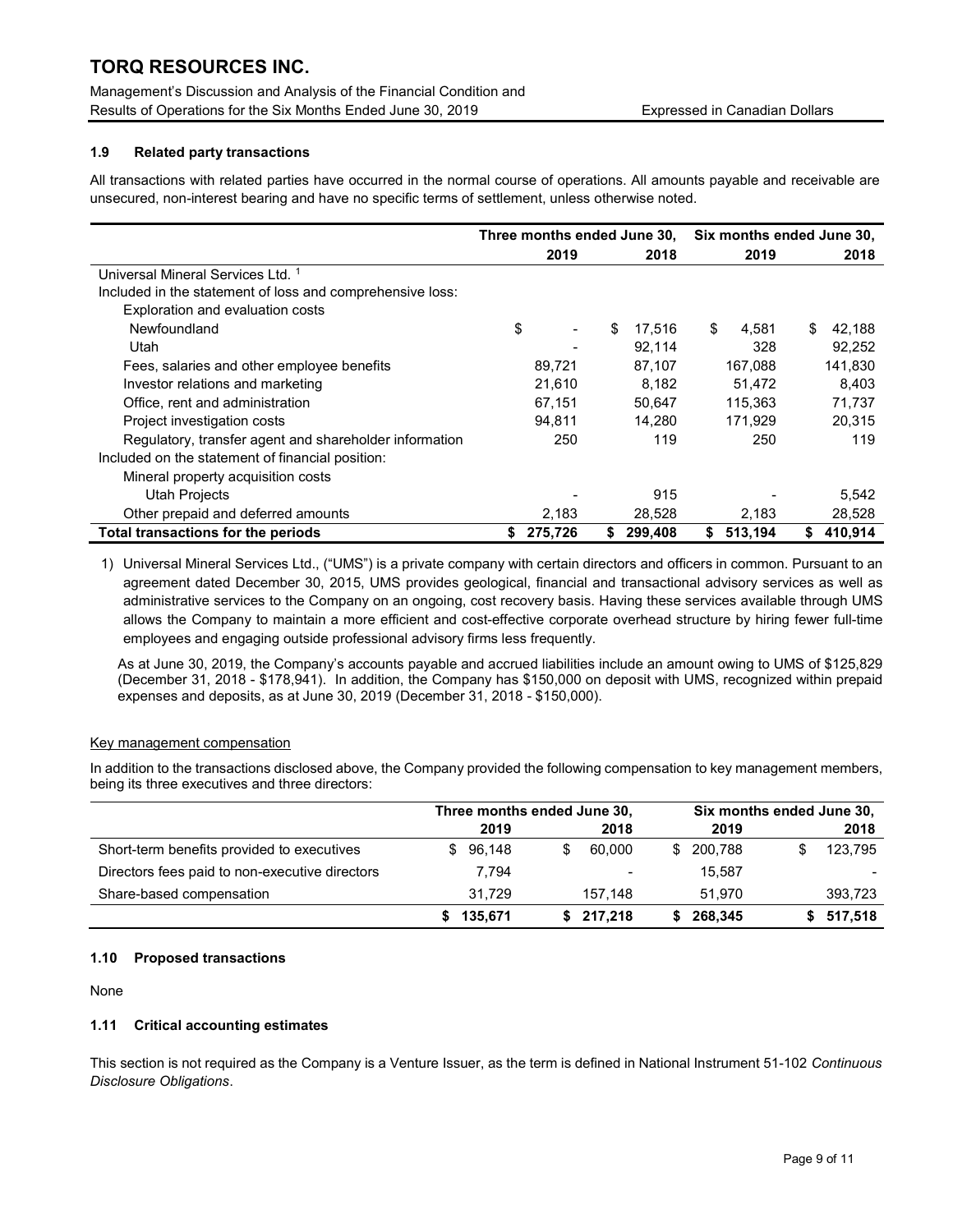Management's Discussion and Analysis of the Financial Condition and Results of Operations for the Six Months Ended June 30, 2019 Expressed in Canadian Dollars

## 1.12 Changes in accounting policies

The Company has adopted the following new accounting standards and policies effective January 1, 2019:

## Leases

In January 2016, the IASB published a new accounting standard, IFRS 16 - Leases ("IFRS 16") which supersedes IAS 17 - Leases. IFRS 16 applies a control model to the identification of leases, distinguishing between a lease and a service contract on the basis of whether the customer controls the asset. Control is considered to exist if the customer has the right to obtain substantially all of the economic benefits from the use of an identified asset and the right to direct the use of that asset during the term of the lease. For those assets determined to meet the definition of a lease, IFRS 16 introduces significant changes to the accounting by lessees, introducing a single, on balance sheet accounting model that is similar to the current finance lease accounting, with limited exceptions for short-term leases or leases of low value assets.

The Company has made the following elections under IFRS 16:

- to apply the available exemptions as permitted by IFRS 16 to recognize a lease expense on a straight-line basis for short term leases (lease term of 12 months or less) and low value assets; and
- to apply the practical expedient whereby leases whose term ends within 12 months of the date of initial application would be accounted for in the same way as short-term leases.

The adoption of IFRS 16 did not have a material impact on the Company's financial statements as the Company does not currently have any contracts in place that would fall within the scope of IFRS 16.

## 1.13 Financial instruments and other instruments

As at June 30, 2019 the Company's financial instruments consist of cash, amounts receivable, the RVX loan and accounts payable and accrued liabilities. The fair values of these financial assets and liabilities, with the exception of the RVX loan which is measured at fair value, approximate their carrying values due to their short-term maturity.

As at June 30, 2019, the only financial instrument measured at fair value is the RVX loan which is classified under level 3 of the fair value hierarchy. The RVX loan was measured at its fair value of \$nil on initial recognition at November 30, 2018 and subsequently at June 30, 2019. As at December 31, 2018, and up until its settlement, the Gecon financial liability was also measured at fair value and classified under level 3.

The Company's financial instruments are exposed to certain financial statement risks including credit risk, liquidity risk and market risks, which include foreign currency risk and interest rate risk. Details of the primary risks to which the Company is exposed at June 30, 2019 are laid out in the notes to the Company's June 30, 2019 condensed consolidated interim financial statements.

## Gecon

Effective November 16, 2016, pursuant to an investment agreement (the "Investment Agreeement"), the Company acquired a beneficial interest in 100% of the capital of a Bulgarian shell company, Gecon OOD ("Gecon"), for the purposes of establishing mineral exploration operations in the country. Pursuant to the Investment Agreement between the Company and Gecon's former shareholder, the Company would be required to pay a minimum of USD 50,000 and a maximum of USD 200,000 at any time within a 3-year period of signing the Investment Agreement in exchange for its beneficial interest in Gecon.

In January 2019 the Company made the decision not to further pursue its operations in Bulgaria and to return Gecon to its former shareholder. On June 5, 2019 the Company entered a framework agreement with the former shareholder which resulted in the termination of the Investment Agreement and the Company's underlying financial liability. As a result, the Company recorded a gain of \$67,005 in the consolidated statement of loss and comprehensive loss for the three and six months ended June 30, 2019. Changes in fair value of the liability up until the date of settlement were recorded in the consolidated statement of loss and comprehensive loss.

Subsequent to June 30, 2019, the Company completed the sale of its shares in Gecon to the formal shareholder, by way of a separate share transfer agreement, in exchange for EUR 1,384 (\$1,974).